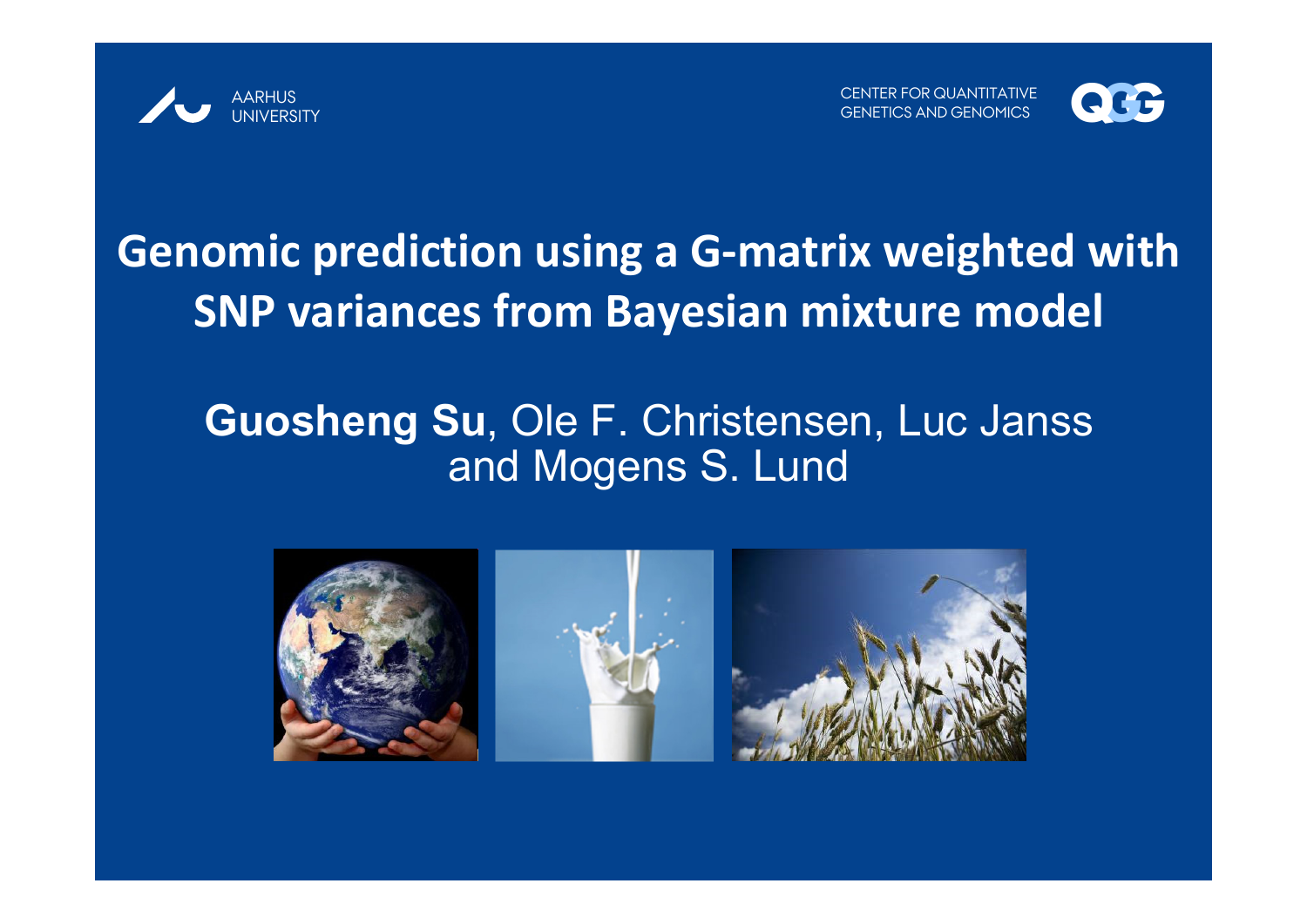



## **Background**

- Bayesian variable selection models often predict more accurate genomic breeding value (GEBV) than GBLUP
- GBLUP has low computational demand
- $\triangleright$  One approach to combine the advantages of both models is to use weighted G‐matrix (Zhang et al. 2010)
- Various weighting factors for building G‐matrix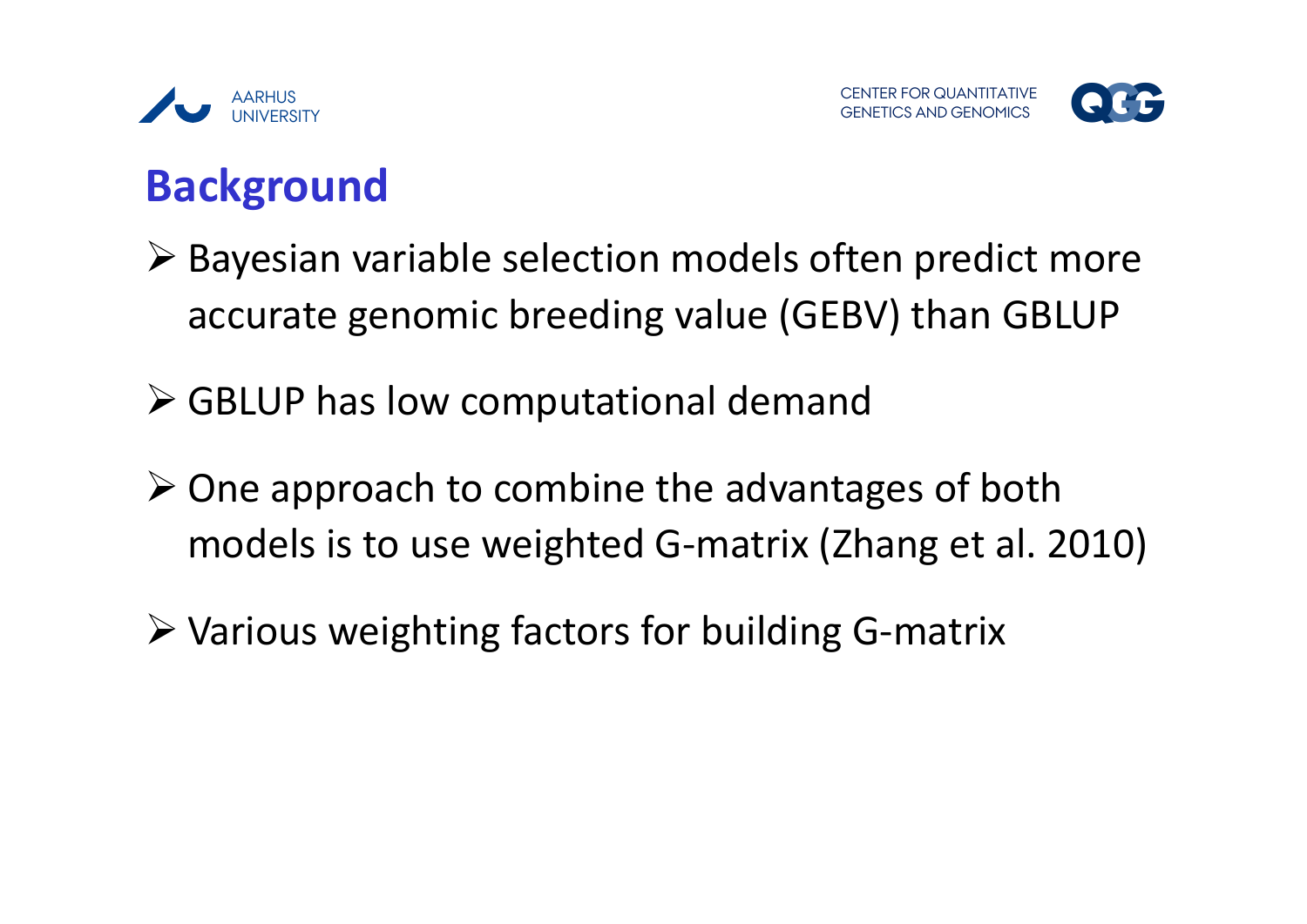



### **Objective**

- Achieve the benefits of both GBLUP and Bayesian variable selection models by using weighted G‐matrix
- Assess weighting factors and methods to build G‐matrix.
- Investigate the time‐interval to update weights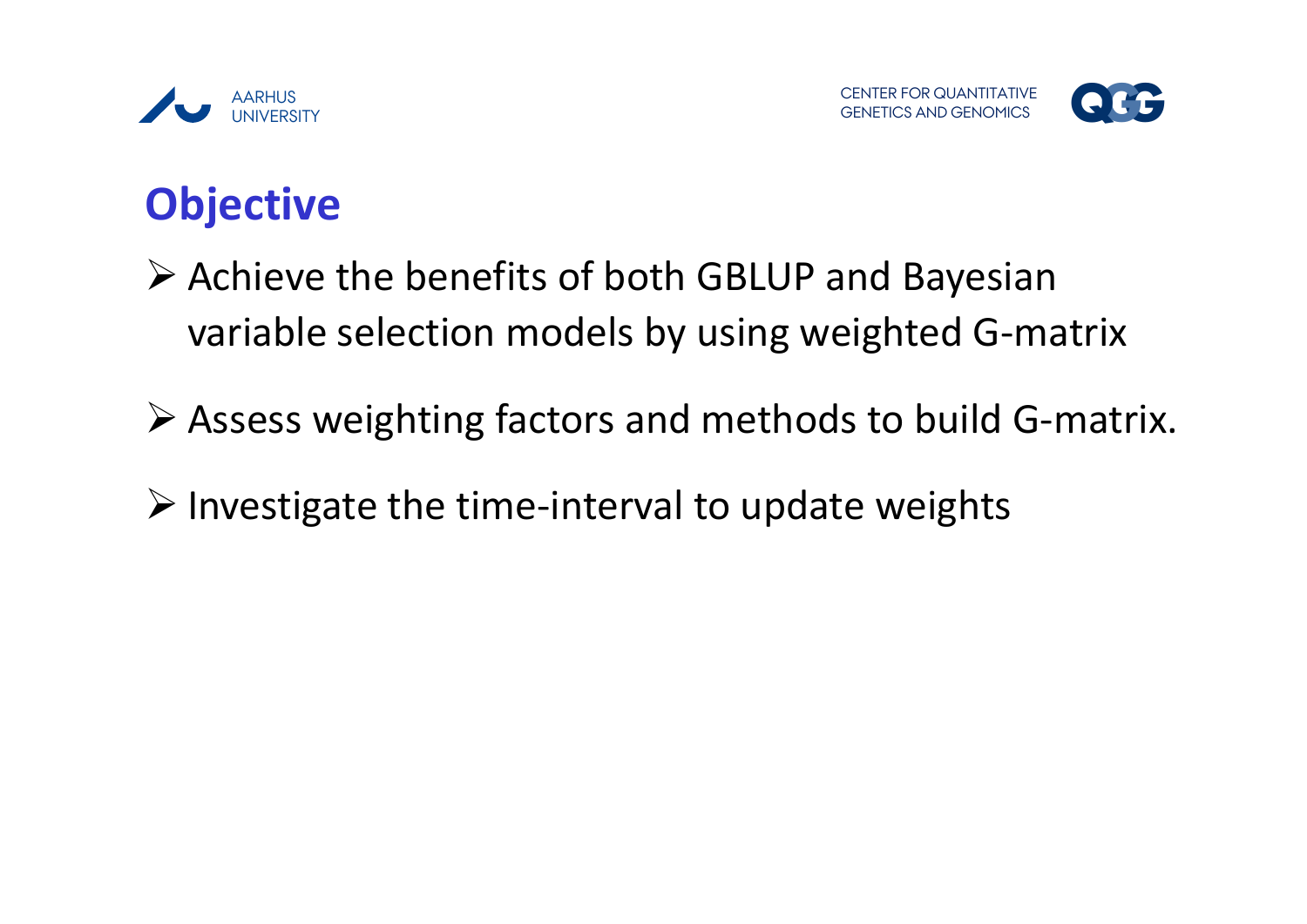



## **Statistical models and methods**

### **1. GBLUP**: GBLUP model using original G‐matrix

$$
y = 1\mu + Zg + e
$$

**g** is the vector of additive genetic effects,  $\mathbf{g} \sim N(\mathbf{0}, \mathbf{G}\sigma_{q}^{2})$ 

**G=MM'/**n<sub>marker</sub> (VanRaden 2008)  $\overline{2 p_{,} q_{_{\,}}}\,$  $0 - 2$ *j j j*  $p_{i}q$  *p*  $\overline{2 p_{,} q_{_{\,}}}\,$  $1 - 2$ *j j j*  $p_{i}q$  *p j j j*  $p_{i}q$ *p* 2  $2 - 2$  $\mathsf{m_{j}}$  =

for genotype  $\mathsf{A}_1\mathsf{A}_1$ ,  $\mathsf{A}_1\mathsf{A}_2$  and  $\mathsf{A}_2\mathsf{A}_2$ , p=p<sub>A2</sub>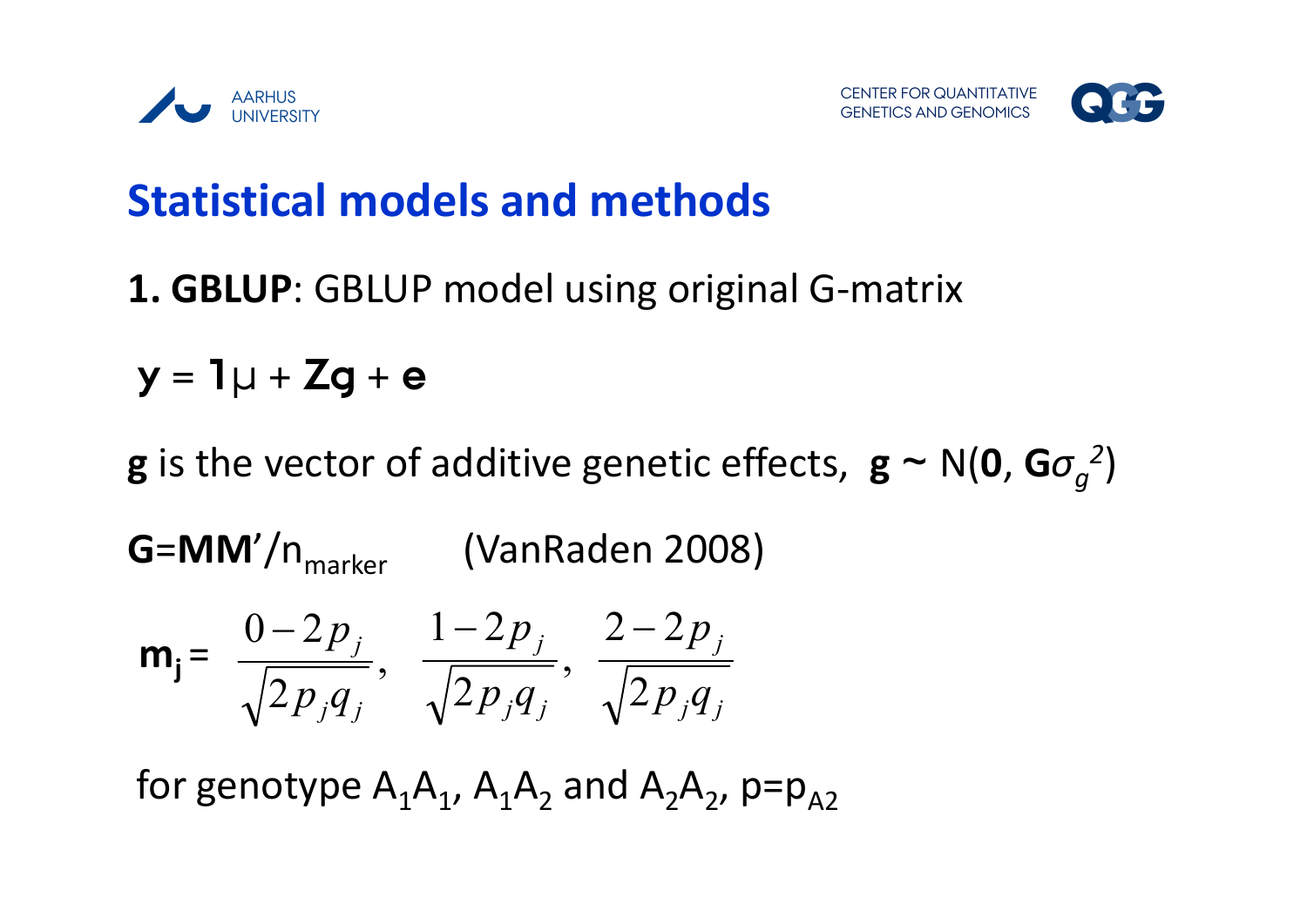



### **2. BMIX:** Bayesian mixture model assuming <sup>a</sup> mixture of 4 distributions for SNP effects (Gao et al. 2013)

**y** <sup>=</sup> **1**μ <sup>+</sup> **Mq** <sup>+</sup> **<sup>e</sup>**

q is the vector of SNP effects.

$$
q_{i} \sim \pi_{1} N(0, \sigma_{1}^{2}) + \pi_{2} N(0, \sigma_{2}^{2}) + \pi_{3} N(0, \sigma_{3}^{2}) + \pi_{4} N(0, \sigma_{4}^{2})
$$

 $\pi_1$ =0.889,  $\pi_2$ =0.1,  $\pi_3$ =0.01,  $\pi_4$ =0.001

$$
\sigma_1^2 < \sigma_2^2 < \sigma_3^2 < \sigma_4^2
$$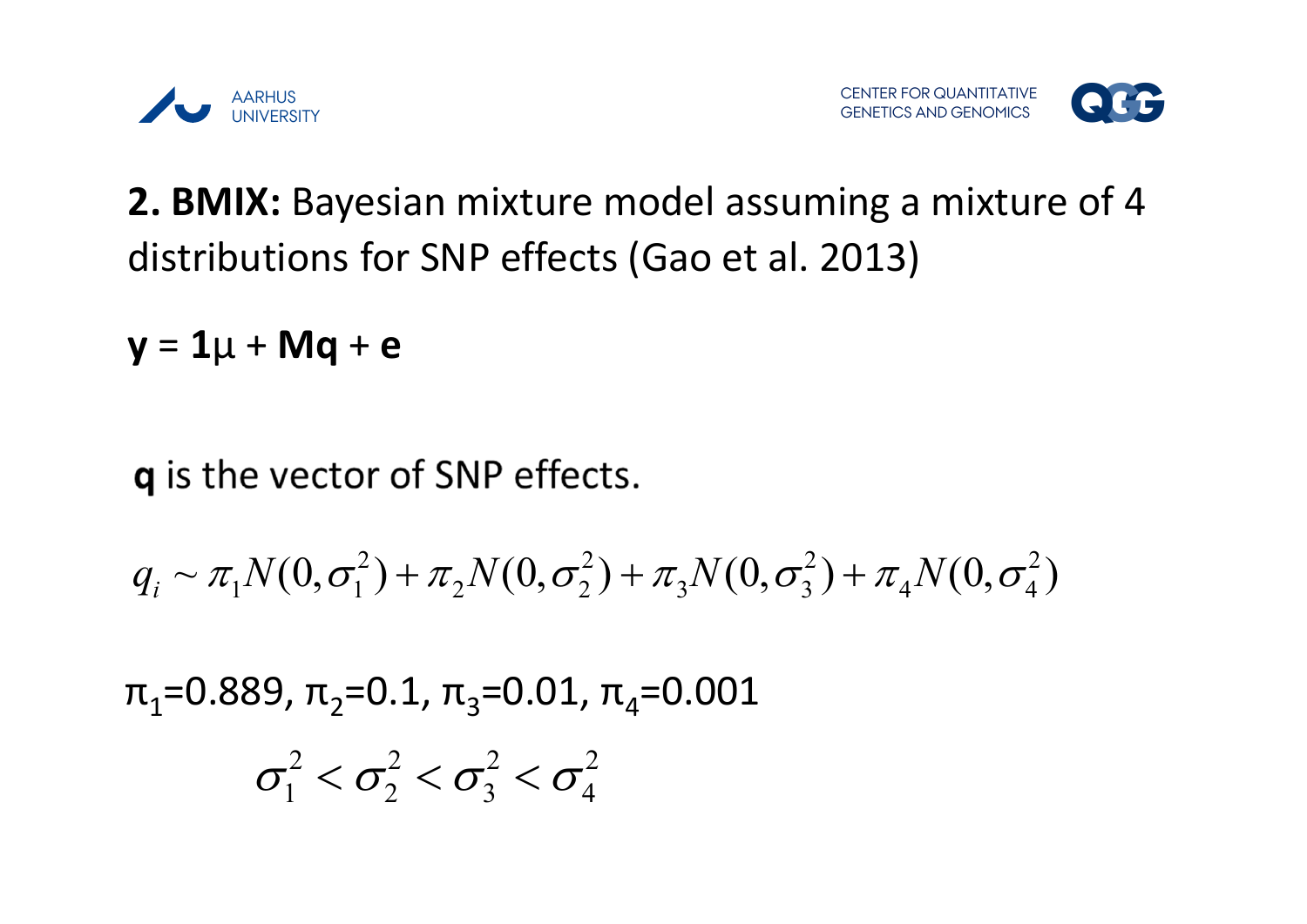



### **3. GBLUP**<sub>w</sub>: GBLUP model using weighted G-matrix to account for heterogeneous variances of SNP effects

$$
y = 1\mu + Zg + e
$$

- **g** is the vector of additive genetic effects,  $\mathbf{g} \sim N(\mathbf{0}, \mathbf{G_w}\sigma_q^2)$
- $G_w = M T M'/n_{\text{matter}}$
- **T** is a diagonal matrix with  $t_{jj}=$  weight on SNP j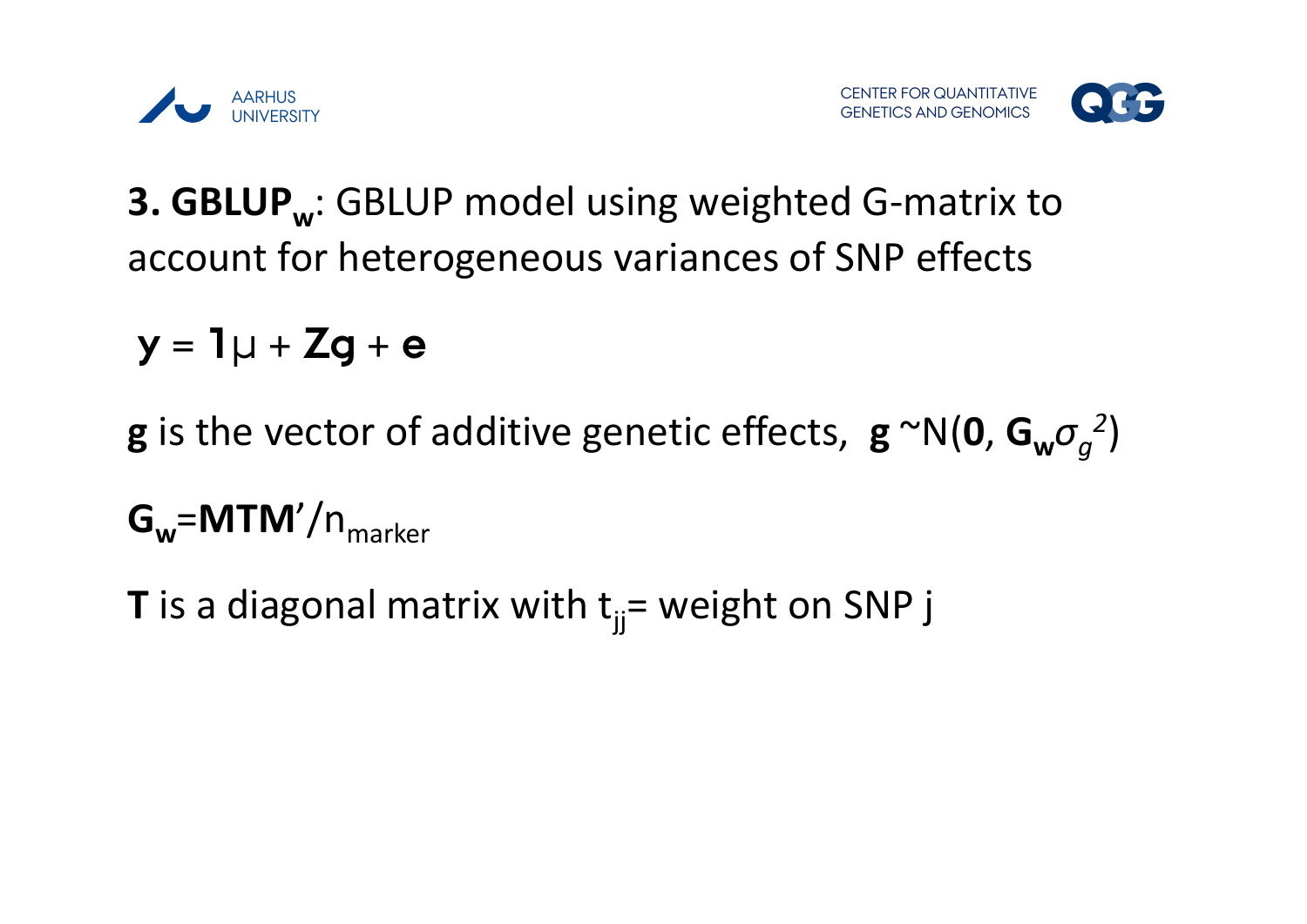



# **Weighting factors**

- 1. Square of individual SNP effect from the BMIX (Wq2)
- 2. Posterior variance of individual SNP from the BMIX model (WV<sub>q</sub>), calculated as  $\rm \Sigma\pi_{i}\sigma_{i}^2$

Final weight is standardized so that mean weight <sup>=</sup> 1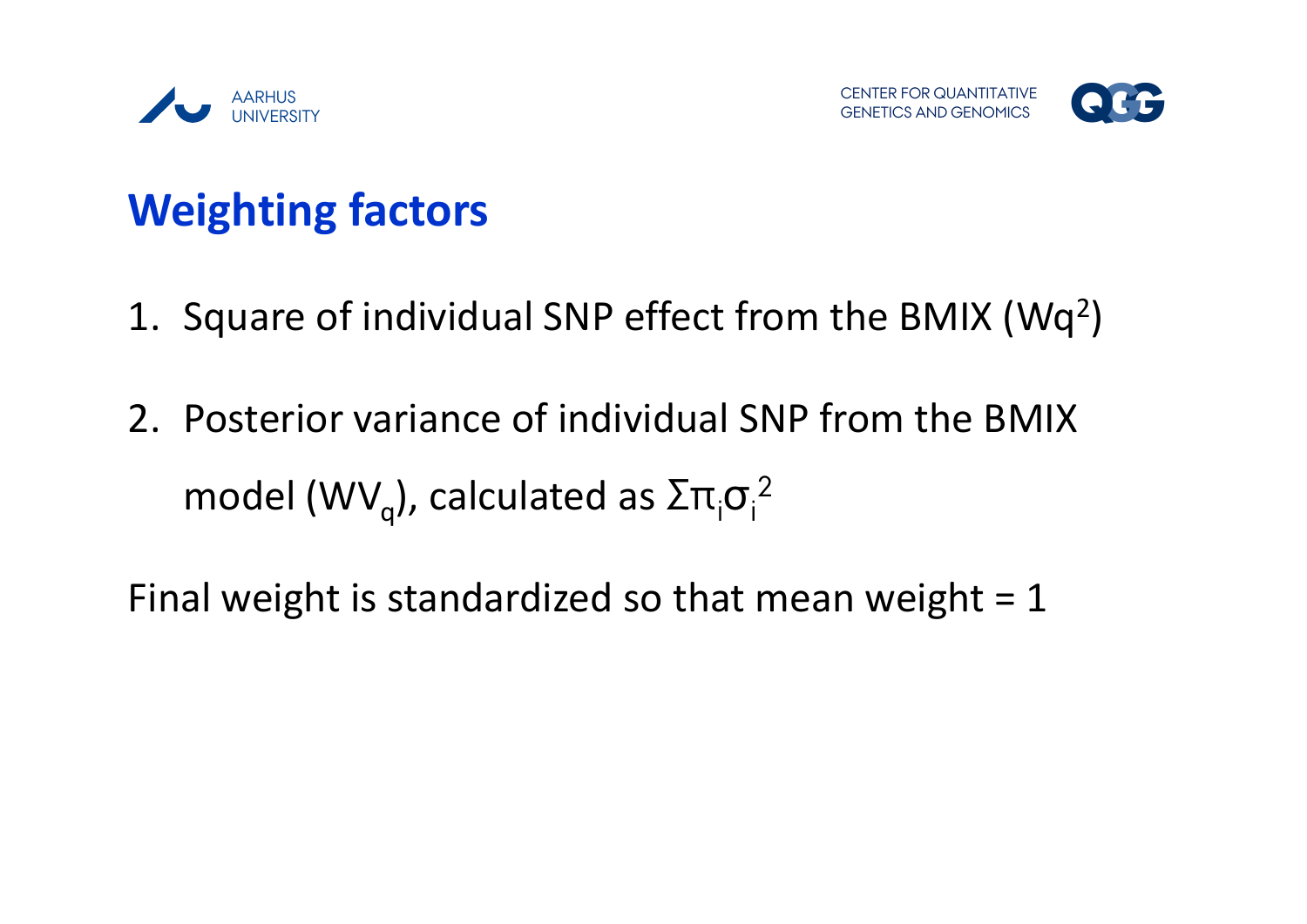



### **Weighting methods**

- 1. Single‐marker weighting: one weight for one marker
- 2. Group‐marker weighting: one common weight to <sup>a</sup> group of markers

A common weight <sup>=</sup> mean weight of the makers in the same group

Group sizes: 5, 10, 30, 50, 70, 100, and 150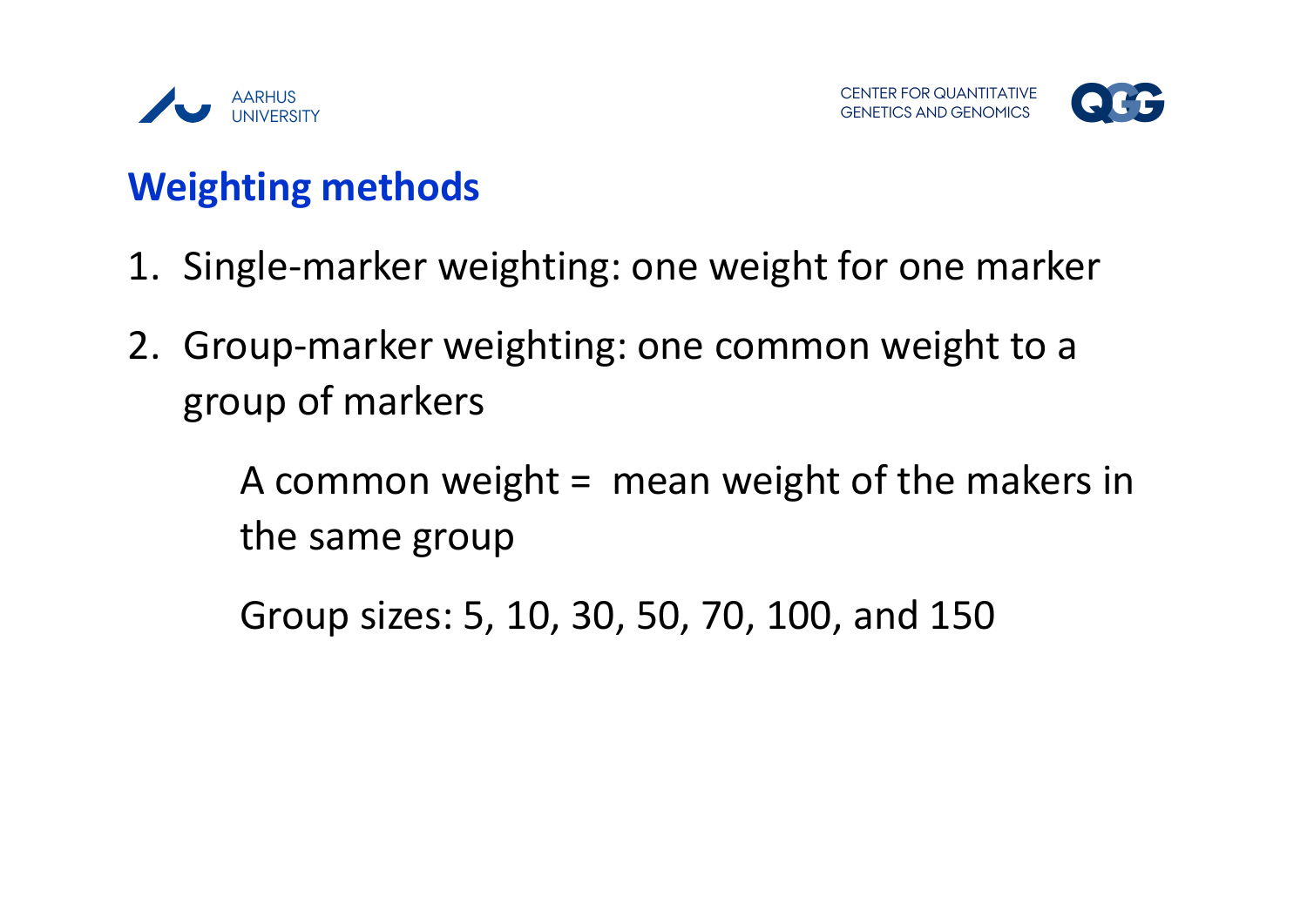



### **Data analysis**

## **Marker and Phenotypic Data – Nordic Holsteins Marker data**: 54K chip **Phenotypic data:** De‐regressed proofs (DRP) of milk, fat, protein, fertility, mastitis

**Reference data**: About 3950 bulls born before 2005 **Test data**: About 1150 bulls born in 2005 and later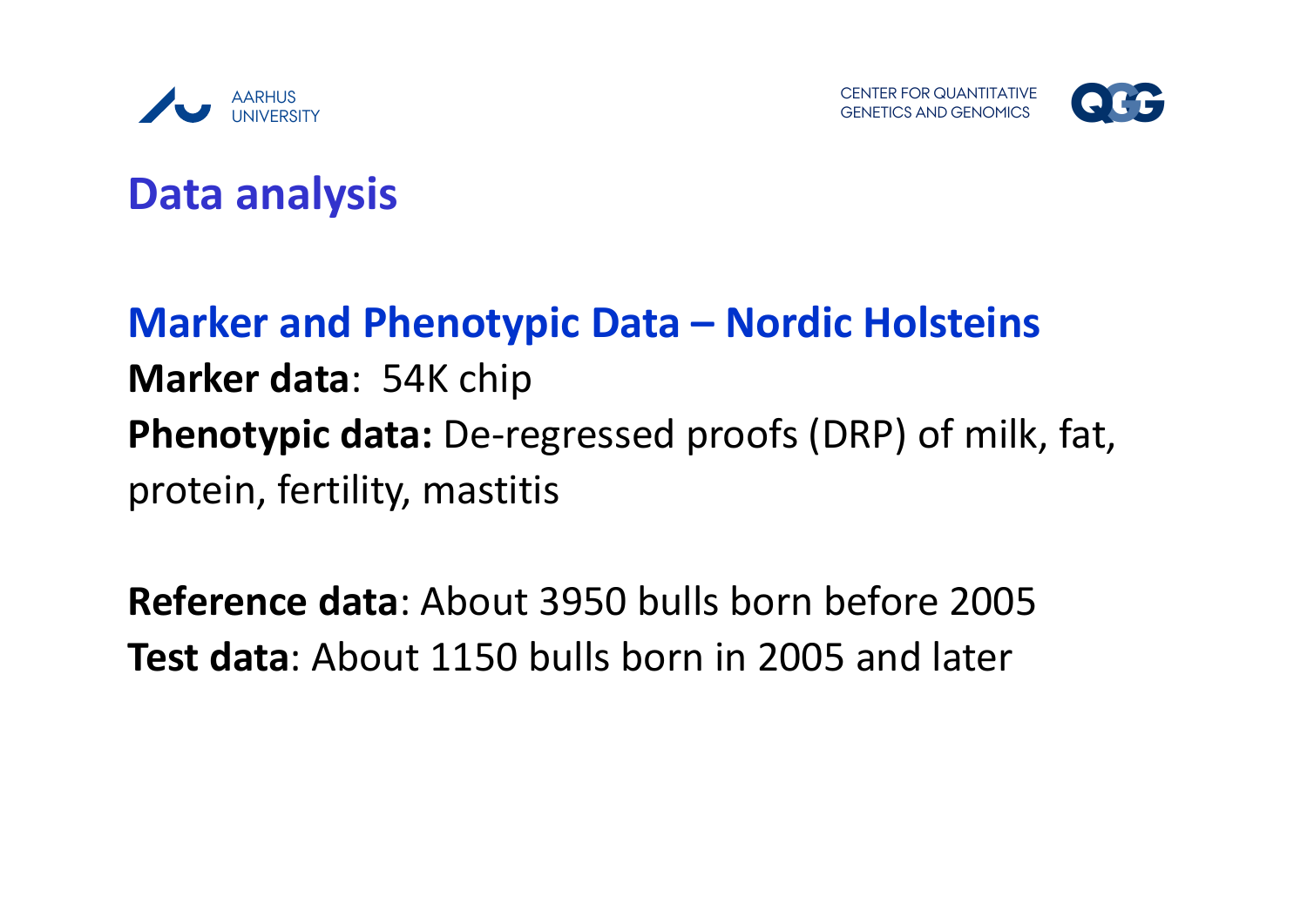



## **Data to derive weight**

- **1. Lag0y**: The same as the reference data (before 2005) used for current prediction
- **2. Lag1y**: Bulls born before 2004, i.e., 1 year before current prediction
- **3. Lag3y**: Bulls born before 2002, i.e., 3 years before current prediction
- 4. **Lag5y**: Bulls born before 2000, i.e., 5 years before current prediction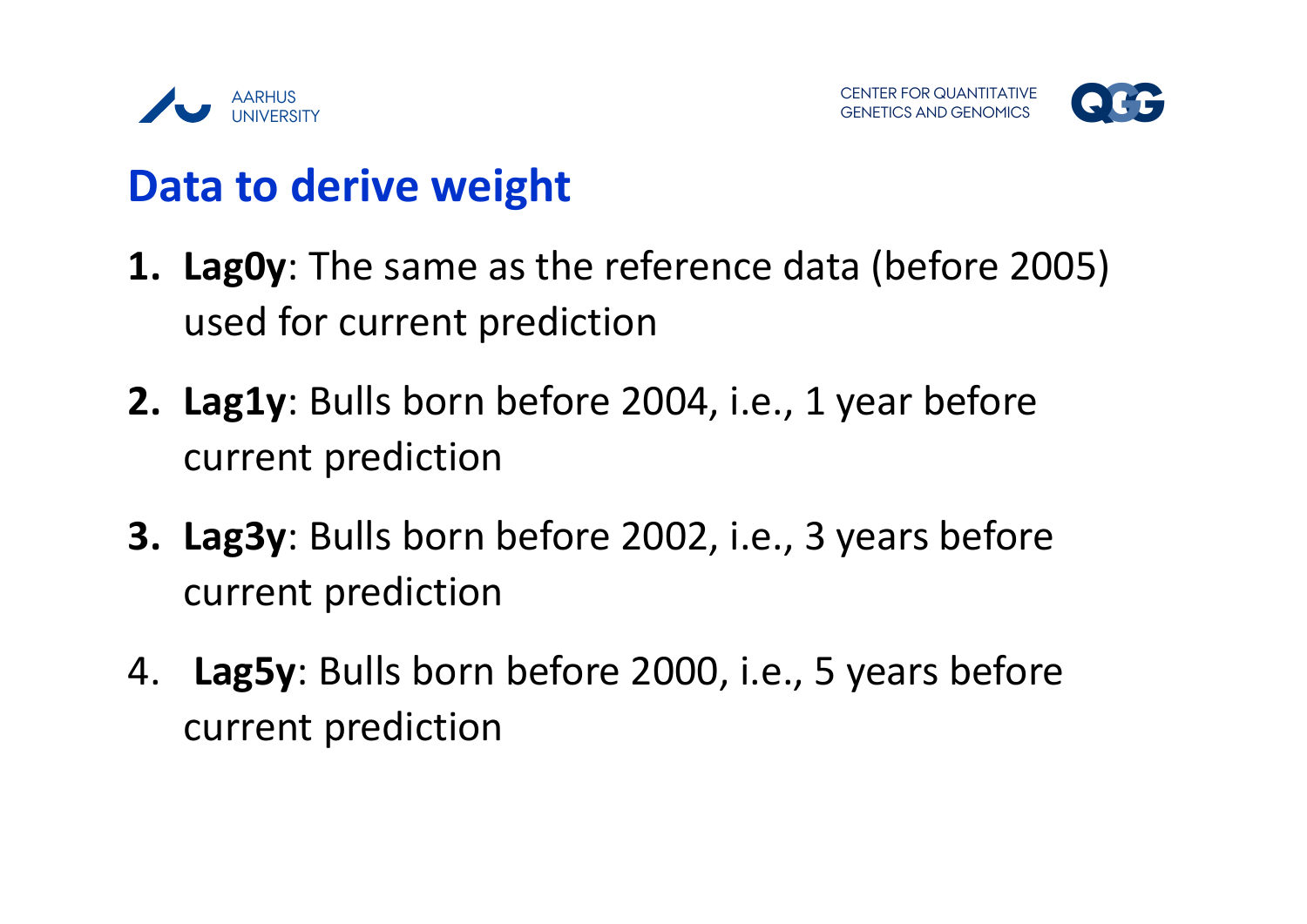



### **Reliability of GEBV and regression coefficient of DRP on GEBV, obtained from GBLUP and BMIX4**

| Trait           |              | <b>Reliability (%)</b> | Regression   |       |  |
|-----------------|--------------|------------------------|--------------|-------|--|
|                 | <b>GBLUP</b> | BMIX4                  | <b>GBLUP</b> | BMIX4 |  |
| <b>Milk</b>     | 48.3         | 51.6                   | 0.87         | 0.88  |  |
| Fat             | 46.8         | 50.8                   | 0.84         | 0.83  |  |
| Protein         | 46.2         | 47.8                   | 0.81         | 0.82  |  |
| Fertility       | 44.6         | 45.1                   | 0.98         | 0.97  |  |
| <b>Mastitis</b> | 39.5         | 40.4                   | 0.90         | 0.90  |  |
| <b>Mean</b>     | 45.1         | 47.1                   | 0.88         | 0.88  |  |



**BMIX gave 2.0% higher reliability**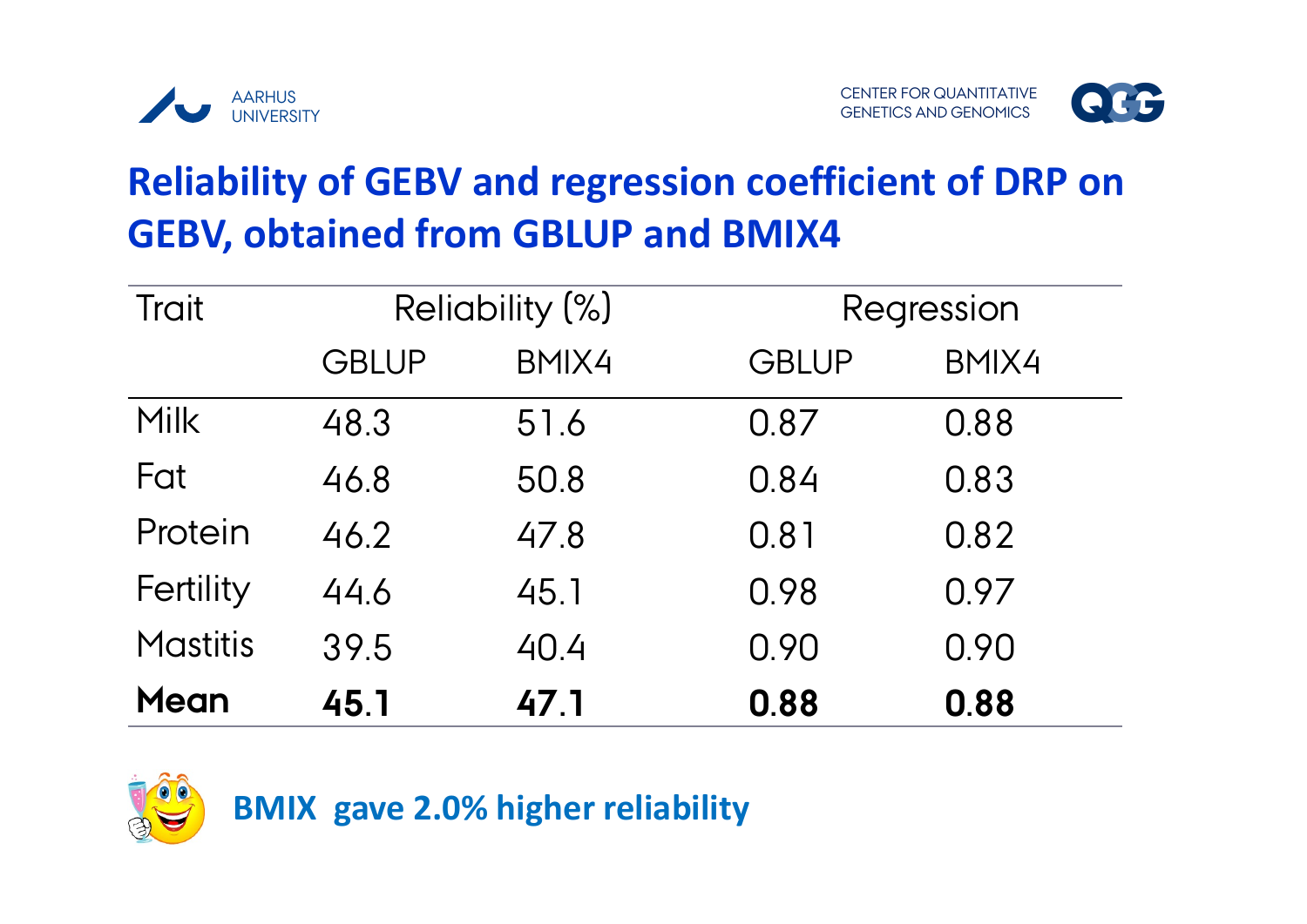



## **Reliability of GEBV from GBLUP with original (UNW) or weighted (WVq and Wq2) <sup>G</sup>‐ matrices, averaged over <sup>5</sup> traits**





**WVq lead to reliability 1.7% higher than original GBLUP**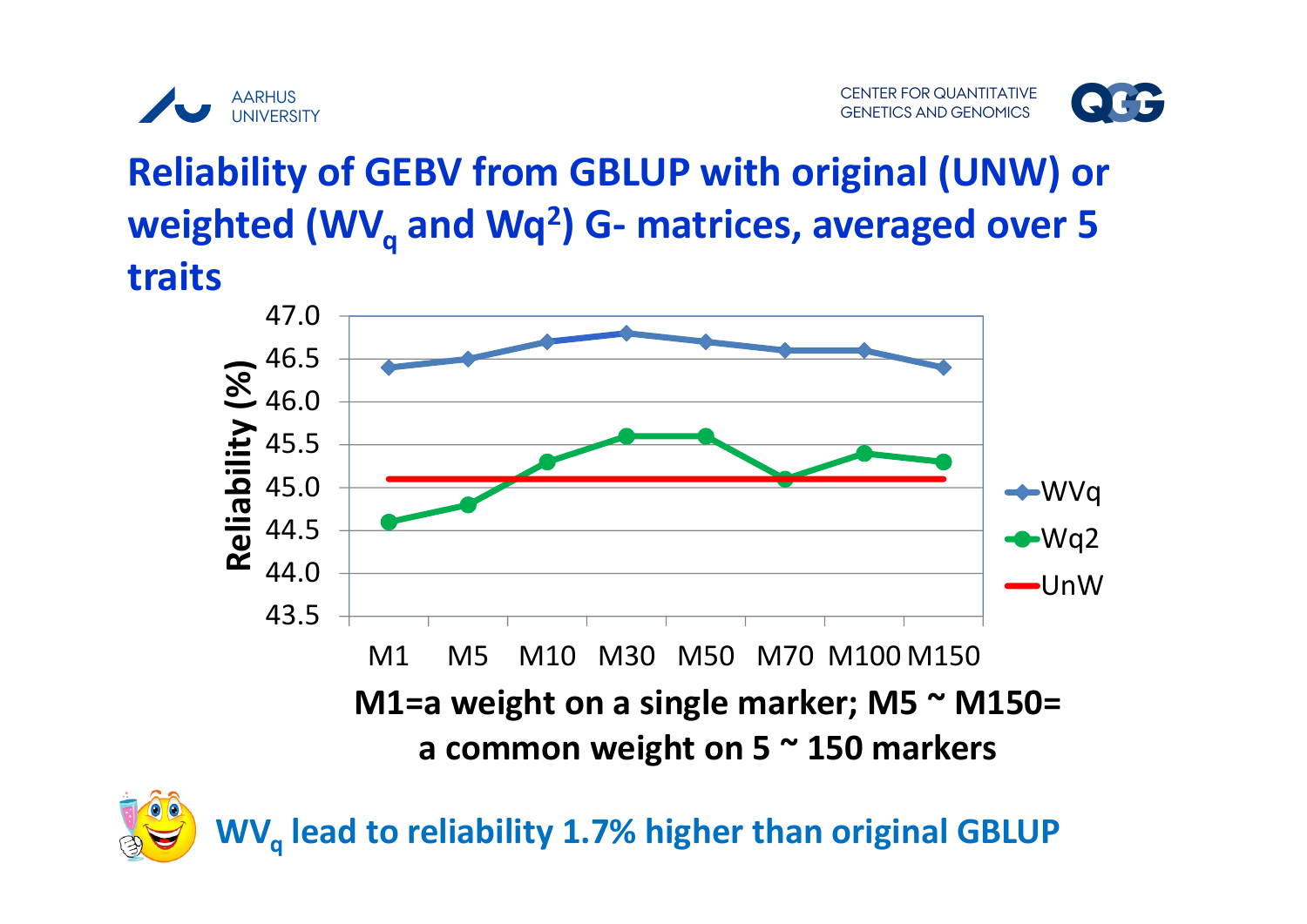



#### **Regression of DRP on GEBV from GBLUP with original (UNW) or weighted (WVq and Wq2) <sup>G</sup>‐matrices, averaged over <sup>5</sup> traits**





**Group weighting has less bias than single‐marker weighting**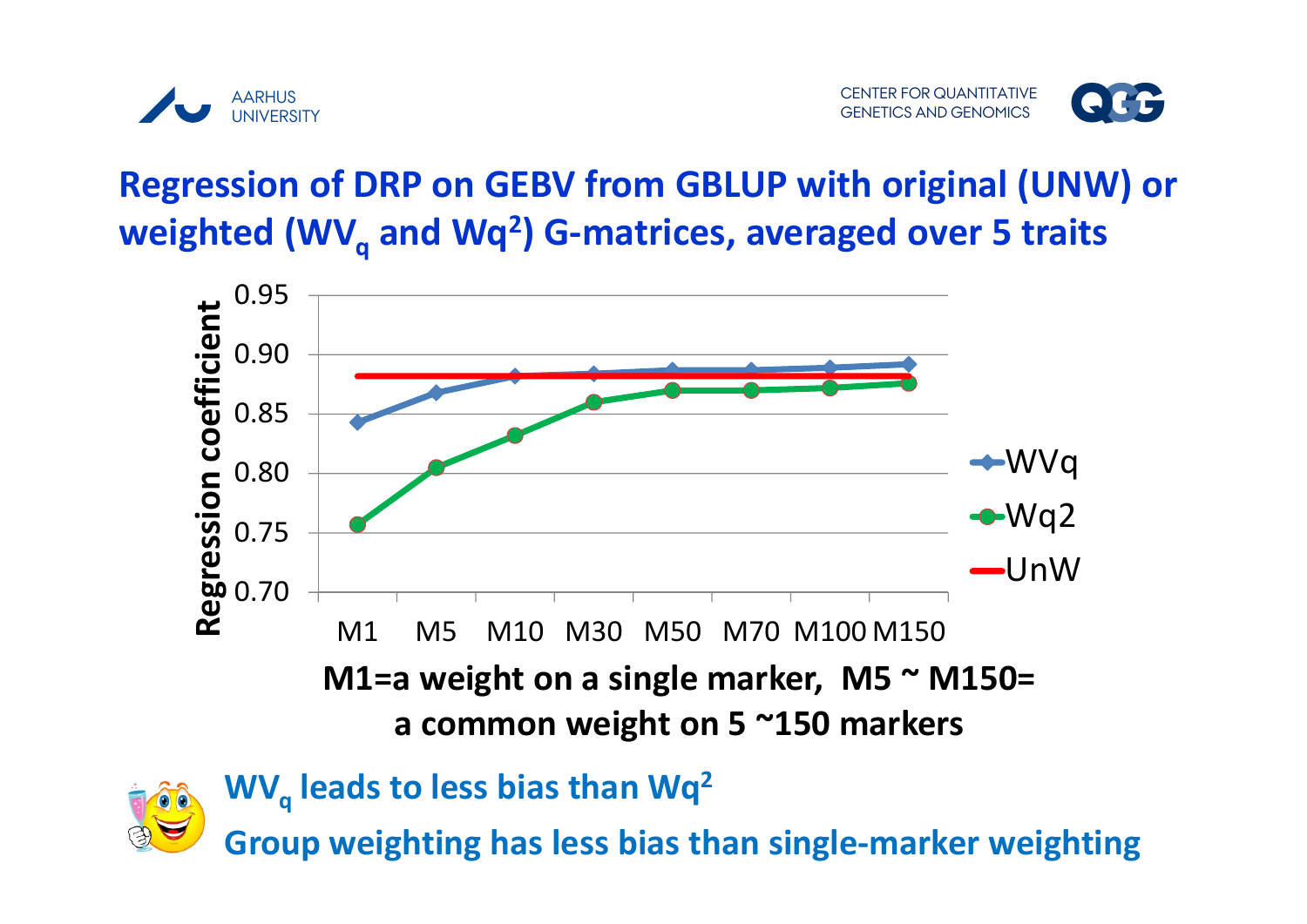



### **Reliability of GEBV from GBLUP with G‐matrix weighted by WVq and <sup>a</sup> common weight on <sup>a</sup> group of <sup>30</sup> markers, derived from 0, 1, 3, or 5 year old data**

| <b>Traits</b> | Lag <sub>0</sub> | Lag <sub>1y</sub> | Lag <sub>3y</sub> | Lag 5y |
|---------------|------------------|-------------------|-------------------|--------|
| Milk          | 51.1             | 51.1              | 50.8              | 50.6   |
| Fat           | 50.5             | 50.5              | 50.8              | 49.9   |
| Protein       | 47.2             | 47.0              | 46.9              | 46.7   |
| Fert          | 44.9             | 44.8              | 44.6              | 44.5   |
| Masti         | 40.1             | 40.2              | 40.3              | 40.3   |
| <b>Mean</b>   | 46.8             | 46.7              | 46.7              | 46.4   |



**Weight derived from 3y old data does not reduce reliability**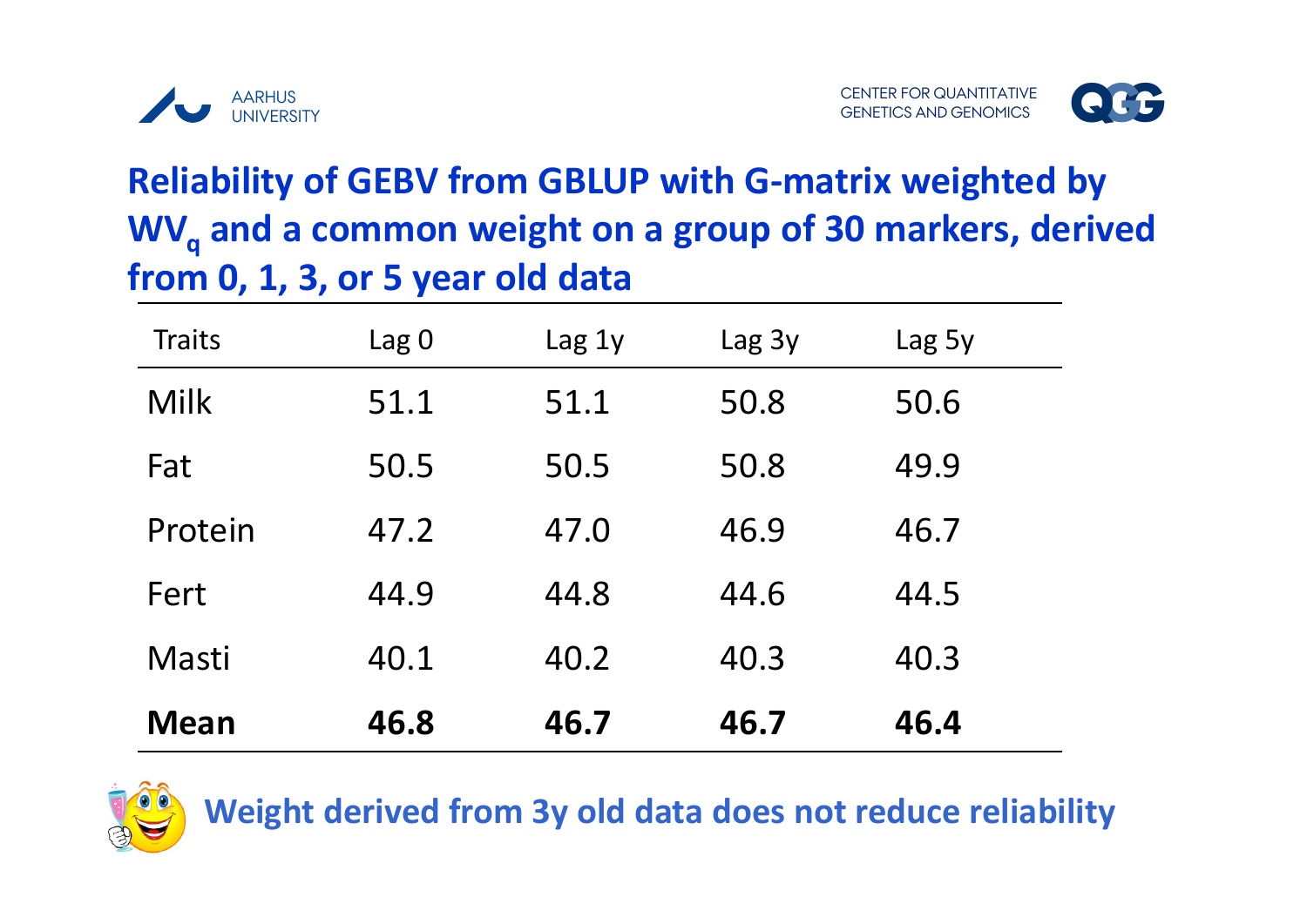



#### **Regression of DRP on GEBV using <sup>a</sup> G‐matrix weighted by WVq derived from 0, 1, 3, or 5 year old data**

| <b>Trait</b> | Group-marker(30) weight |        |        |        |  |  |
|--------------|-------------------------|--------|--------|--------|--|--|
|              | Lag <sub>0</sub>        | Lag 1y | Lag 3y | Lag 5y |  |  |
| Milk         | 0.87                    | 0.87   | 0.87   | 0.87   |  |  |
| Fat          | 0.82                    | 0.82   | 0.82   | 0.81   |  |  |
| Protein      | 0.82                    | 0.82   | 0.82   | 0.81   |  |  |
| Fert         | 0.98                    | 0.98   | 0.97   | 0.94   |  |  |
| Masti        | 0.90                    | 0.90   | 0.88   | 0.89   |  |  |
| Mean         | 0.88                    | 0.88   | 0.87   | 0.86   |  |  |



**Weights derived from old data did not increase bias**